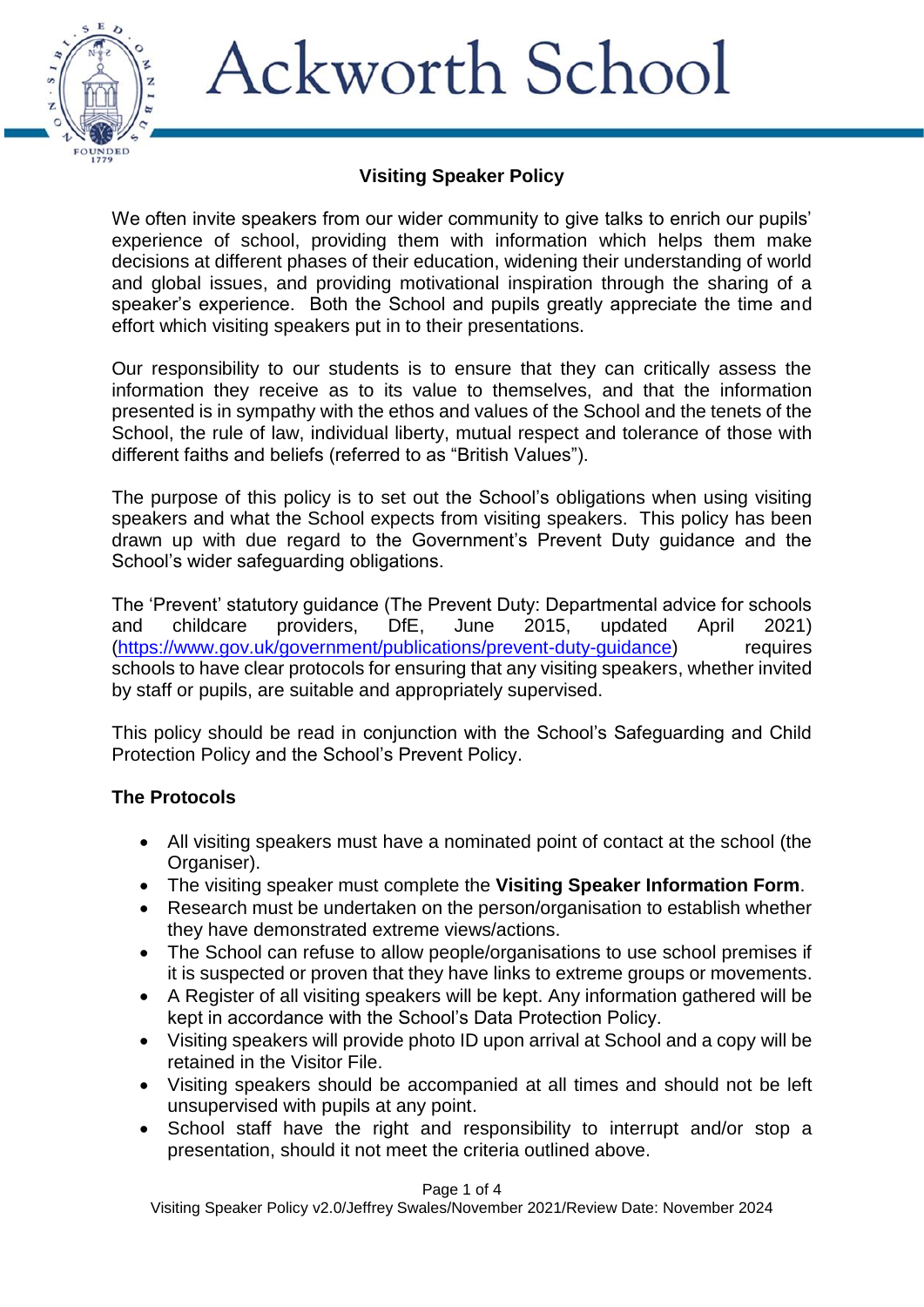

A form to aid the adherence to this policy is included below.

## **Visiting Speaker**

| Name of Organiser in<br>School                                                                                                                 |         |       |
|------------------------------------------------------------------------------------------------------------------------------------------------|---------|-------|
| Name of Visiting Speaker                                                                                                                       |         |       |
| <b>Contact Details</b><br>(Address & Telephone no.)                                                                                            |         |       |
| Date of Proposed Visit                                                                                                                         |         |       |
| <b>Purpose of Visit</b>                                                                                                                        |         |       |
| Permission given by<br><b>Head/Deputy Head</b>                                                                                                 | Signed: | Date: |
| Details of research<br>undertaken on the<br>person/organisation to<br>establish whether they have<br>demonstrated extreme<br>views or actions. |         |       |
| Visitor ID seen and<br>photocopy taken for Visitor<br>File?                                                                                    |         |       |
| Visitor signed in?                                                                                                                             |         |       |
| Visitor informed of relevant<br>child protection policies?                                                                                     |         |       |

#### **DOMESTIC**

| Meal Required?                 |  |
|--------------------------------|--|
| <b>Accommodation Required?</b> |  |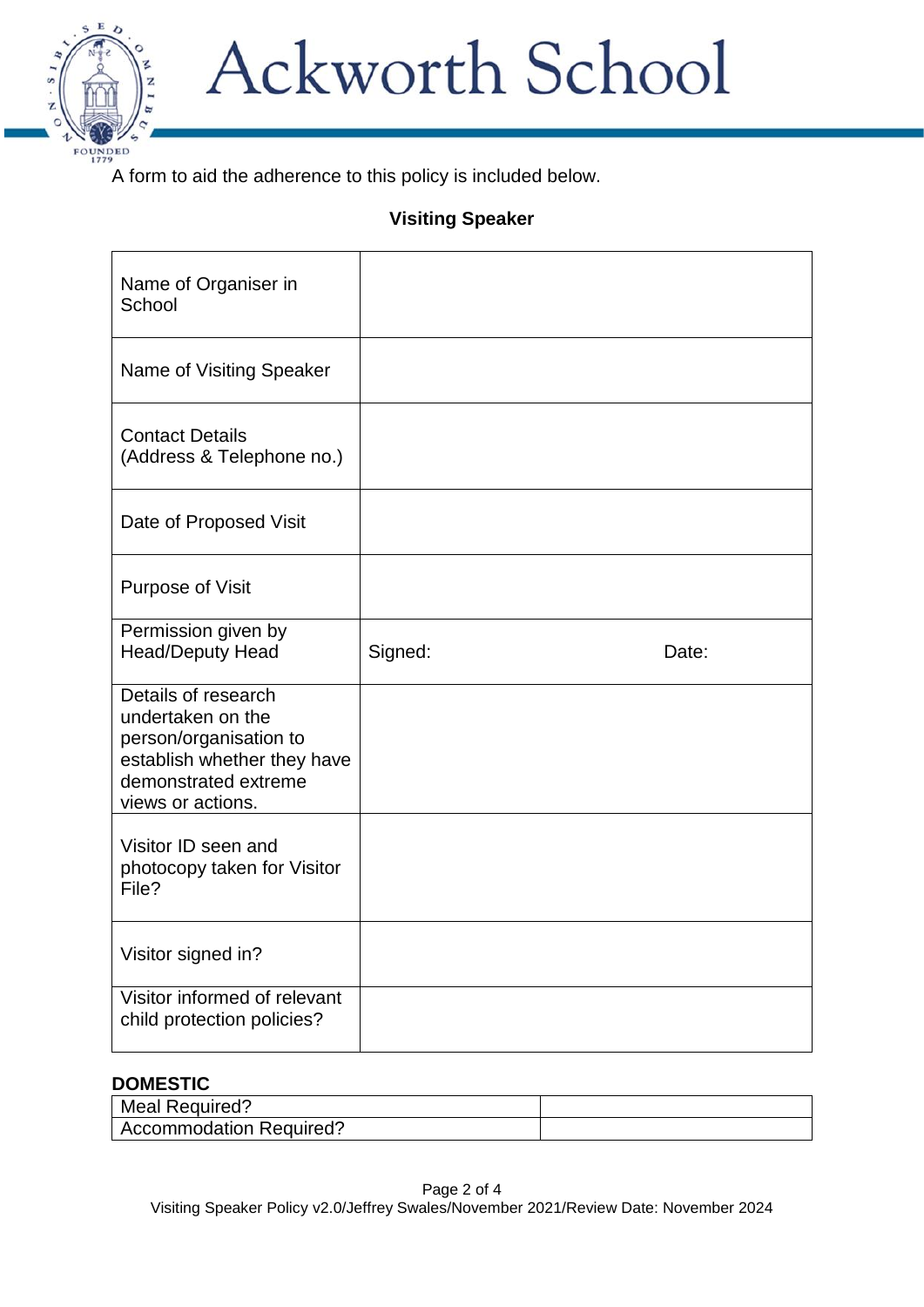

### **Visiting Speaker Information Form**

| Name of Speaker                                                                                                                                                                                                                                                                                                  |  |                                                                              |
|------------------------------------------------------------------------------------------------------------------------------------------------------------------------------------------------------------------------------------------------------------------------------------------------------------------|--|------------------------------------------------------------------------------|
| <b>Speaker Contact</b><br><b>Details</b>                                                                                                                                                                                                                                                                         |  |                                                                              |
| Date of Proposed Visit                                                                                                                                                                                                                                                                                           |  |                                                                              |
| Purpose of Visit                                                                                                                                                                                                                                                                                                 |  |                                                                              |
| <b>Ackworth School pupils:</b>                                                                                                                                                                                                                                                                                   |  | Please outline below the information you wish to communicate in your talk to |
| Please sign below to confirm:<br>That the information you have provided is true and accurate<br>$\bullet$<br>That you agree to the 'Guidelines for Visiting Speakers' overleaf<br>$\bullet$<br>That you will bring valid photo ID (Driving Licence or Passport) with you on<br>the day as proof of your identity |  |                                                                              |
| Signature                                                                                                                                                                                                                                                                                                        |  | Date                                                                         |

Please now send this form back to your contact at Ackworth School (the organiser) as soon as possible.

For Ackworth School Staff Use Only:

| Signature of Organiser        | Date |
|-------------------------------|------|
| Approved by Head/Deputy Heads | Date |